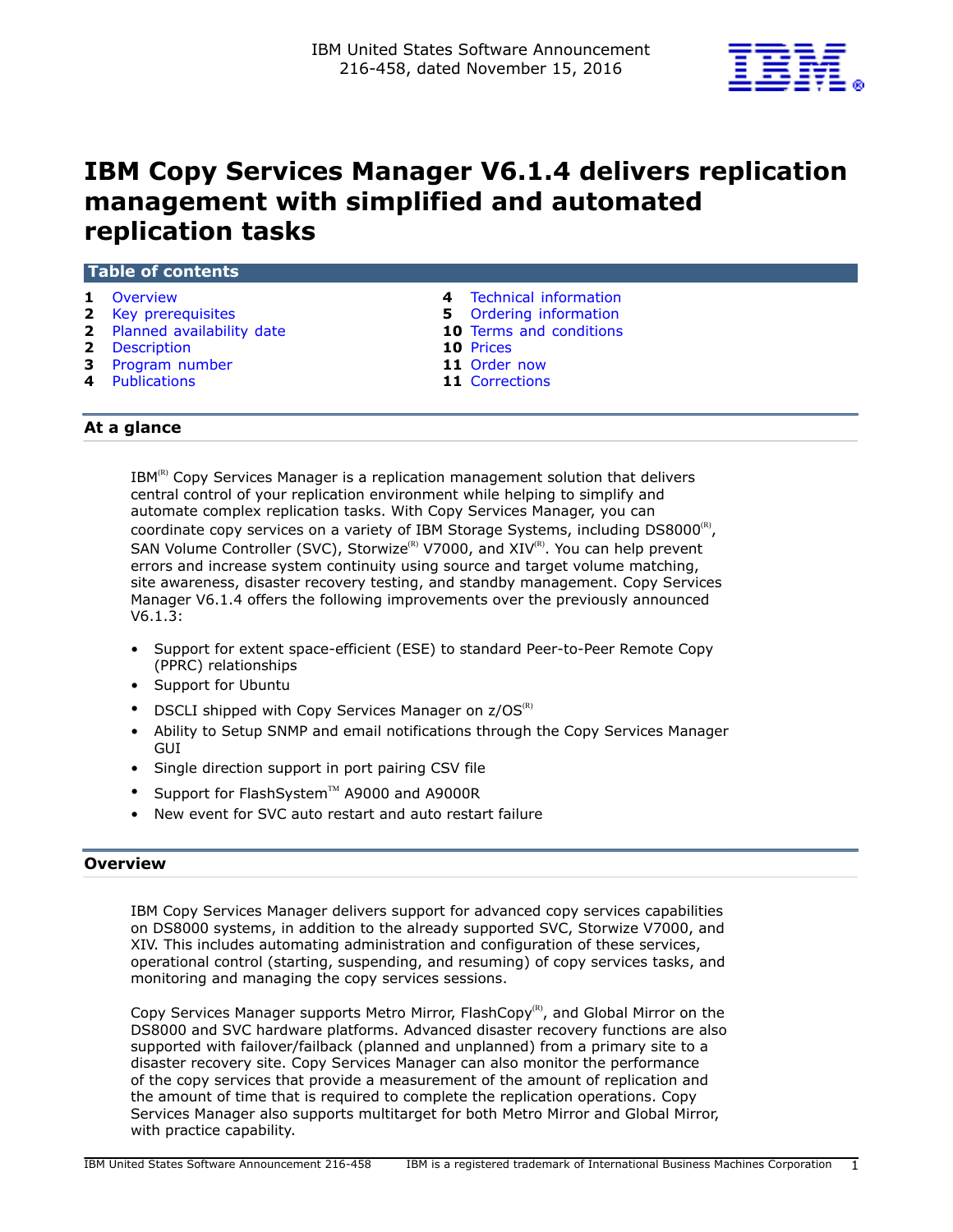By using Copy Services Manager on IBM DS storage devices, tasks that took up to five steps can be accomplished in just one. The practice session in Copy Services Manager enables you to test your disaster recovery environment without interfering with daily operations so that you can run a practice session before you perform the actual action.

# <span id="page-1-0"></span>**Key prerequisites**

None

## <span id="page-1-1"></span>**Planned availability date**

November 18, 2016: Electronic download

# <span id="page-1-2"></span>**Description**

IBM Copy Services Manager is a replication management solution that delivers central control of your replication environment using simplified and automated replication tasks. With Copy Services Manager, you can coordinate copy services on a variety of IBM Storage products, including DS8000, SVC, Storwize V7000, and XIV. You can also help prevent errors and increase system continuity using source and target volume matching, site awareness, disaster recovery testing, and standby management.

Copy Services Manager reduces the number of steps required for many copy services management activities and has many added benefits over other replication methods. Commands are efficient and easy to understand. An active and a standby server can be set up to enable server redundancy. You can define default port pairings for logical paths on DS8000 Storage Systems. Progress reports of the copies within the sessions are available within reports. You can help ensure visibility by setting up recovery point objective (RPO) warnings and severe threshold alerts. The RPO data can be exported in CSV format for easy analysis.

Safety features are built-in with Copy Services Manager. This includes prompts or warnings before an action is executed, defined user roles to help prevent unapproved actions, volume protection capability, and site awareness to help prevent incorrect hardware relationships.

Copy Services Manager is well-integrated with z Systems $TM$  even when running on a distributed systems server. The server function runs in a z/OS address space. You can use  $FICON^{(R)}$  for FICON-attached volumes without a TCP/IP connection when the system mover is present (TCP/IP can be used for non-FICON attached volumes). Hardened freeze support ensures consistency can be maintained for a Metro Mirror session even when there is loss of access to the Copy Services Manager server. The z Systems storage administrator can monitor both mainframe ( $ECKD^{TM}$ ) DASD volumes and nonmainframe (FBA) disk volumes.

Copy Services Manager delivers the ability to manage HyperSwap<sup>(R)</sup>, Metro Mirror with HyperSwap, and Metro Global Mirror with HyperSwap when all primary and secondary devices are defined to z Systems with available paths. HyperSwap delivers continuous availability by handling both planned and unplanned automatic swapping of I/O requests from the primary to secondary site for Metro Mirror pairs. Operator interaction is not required making this nondisruptive to the application. *Basic* is an entitled version of Copy Services Manager on z Systems for HyperSwap continuous availability support without disaster recovery capabilities. Metro Mirror with HyperSwap and Metro Global Mirror with HyperSwap support adds in disaster recovery capabilities along with the high availability of HyperSwap in both two- and three-site solutions. Once Copy Services Manager loads the configuration, swap by command or event can be managed directly from z Systems. The same IOS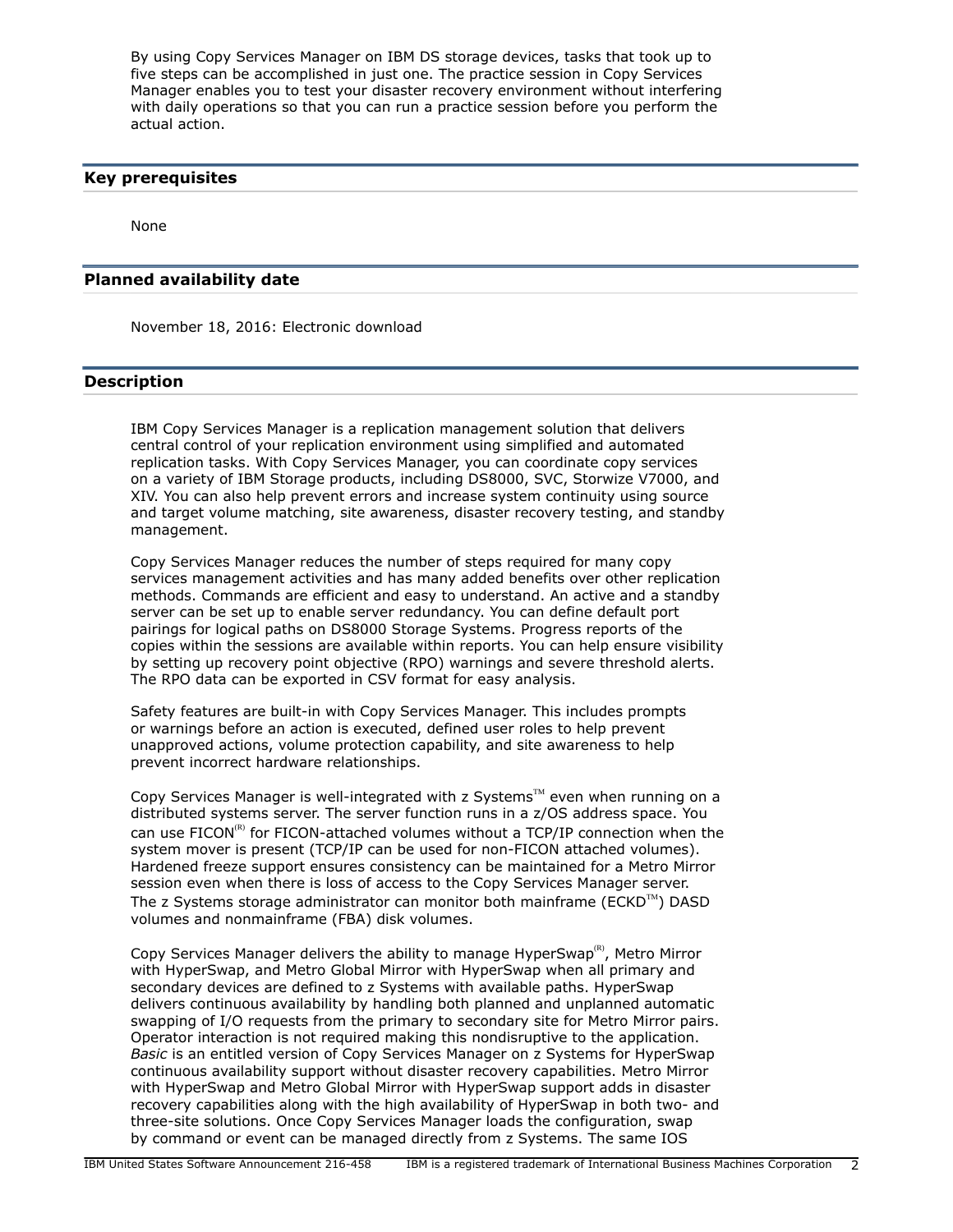component handles the actual swap as with IBM Geographically Dispersed Parallel Sysplex<sup> $M$ </sup> (GDPS<sup>(R)</sup>). This HyperSwap is coordinated across the sysplex and can also be managed through Copy Services Manager from a remote server.

By using Copy Services Manager for management of your copy services, you can help reduce your workload by using less commands and improve safety through precommand execution warnings and user roles. The integration of Copy Services Manager with z systems and support for Metro Mirror, Global Mirror, and HyperSwap help to ensure your replication is managed in a single place and in an efficient manner.

IBM Copy Services Manager z/OS FlashCopy Manager is a tool to assist in the integration of IBM DS8000 FlashCopy Services into the z/OS batch production environment. z/OS FlashCopy Manager will deliver the tools to discover, document, and autogenerate FlashCopy configurations and build batch invocation jobs to be included in complex job streams that include other applications of software. You will also be able to control the entire FlashCopy process using standard z/OS job scheduling facilities in order to accomplish a required set of business objectives.

## **Accessibility by people with disabilities**

A US Section 508 Voluntary Product Accessibility Template (VPAT) containing details on accessibility compliance can be found on the [IBM Accessibility](http://www.ibm.com/able/product_accessibility/index.html) website.

## **Section 508 of the US Rehabilitation Act**

IBM Copy Services Manager V6.1.4 is capable as of November 18, 2016, when used in accordance with IBM's associated documentation, of satisfying the applicable requirements of Section 508 of the Rehabilitation Act, provided that any assistive technology used with the product properly interoperates with it. A US Section 508 Voluntary Product Accessibility Template (VPAT) can be found on the [IBM](http://www.ibm.com/able/product_accessibility/index.html) [Accessibility](http://www.ibm.com/able/product_accessibility/index.html) website.

# **Reference information**

For complete information about IBM Copy Services Manager for  $z$  Systems<sup>TM</sup>, refer to Software Announcement [215-529,](http://www.ibm.com/common/ssi/cgi-bin/ssialias?infotype=an&subtype=ca&appname=gpateam&supplier=897&letternum=ENUS215-529) dated December 8, 2015.

For complete information about IBM Copy Services Manager for open systems, refer to Software Announcement [216-176,](http://www.ibm.com/common/ssi/cgi-bin/ssialias?infotype=an&subtype=ca&appname=gpateam&supplier=897&letternum=ENUS216-176) dated March 22, 2016.

## <span id="page-2-0"></span>**Program number**

| Program number | <b>VRM</b> | Program name                                                                |
|----------------|------------|-----------------------------------------------------------------------------|
| 5725-Z54       | 6.1.4      | <b>IBM Copy Services</b><br>Manager (for Passport<br>Advantage ${}^{(R)}$ ) |
| 5698-E01       | 6.1.4      | <b>IBM Copy Services</b><br>Manager for z Systems<br>V6.1                   |
| 5698-E02       | 6.1.4      | <b>IBM Copy Services</b><br>Manager Basic Edition for<br>z Systems V6.1     |

## **Product identification number**

| Program PID number | <b>Subscription and Support PID number</b> |  |
|--------------------|--------------------------------------------|--|
| 5698-E01           | 5698-E03                                   |  |
| 5698-F02           | 5698-E04                                   |  |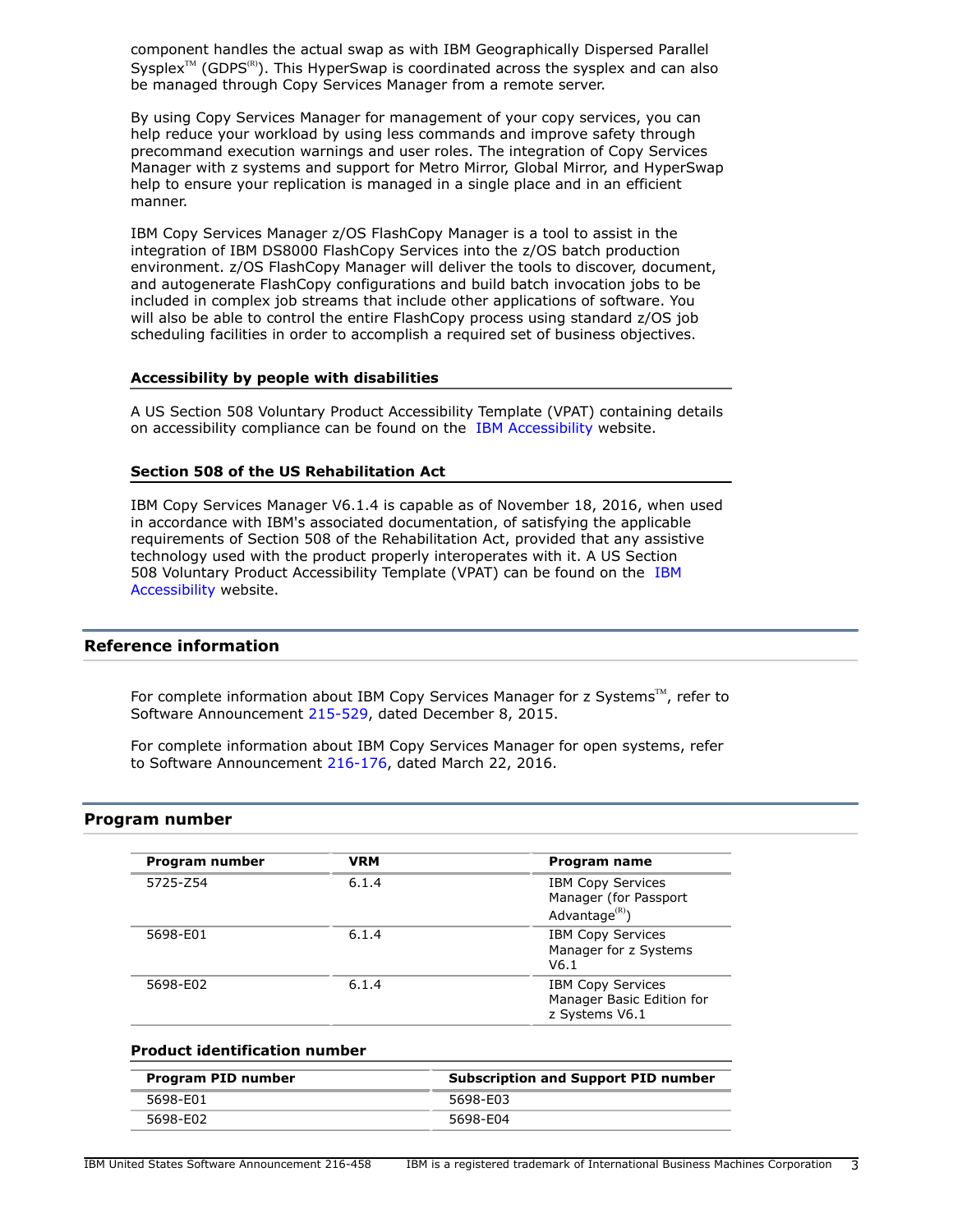## **Business Partner information**

If you are a Direct Reseller - System Reseller acquiring products from IBM, you may link directly to Business Partner information for this announcement. A PartnerWorld $<sup>(R)</sup>$ </sup> ID and password are required (use IBMid).

[BP Attachment for Announcement Letter 216-458](https://www.ibm.com/partnerworld/mem/sla.jsp?num=216-458)

# <span id="page-3-1"></span>**Publications**

The following publications can be ordered from the [IBM Publications Center:](http://www.ibm.com/shop/publications/order)

| Title                                                                                  | Order number |
|----------------------------------------------------------------------------------------|--------------|
| <b>IBM Copy Services Manager User's Guide</b><br>Version 6.1.4                         | SC27-8542    |
| <b>IBM Copy Services Manager Installation</b><br>and Configuration Guide Version 6.1.4 | SC27-8543    |
| IBM Copy Services Manager z/OS<br>FlashCopy Manager User's Guide                       | SC27-8032    |

The Publications Center is a worldwide central repository for IBM product publications and marketing material with a catalog of 70,000 items. Extensive search facilities are provided. A large number of publications are available online in various file formats, and they can all be downloaded by all countries.

## **Services**

#### **Software Services**

IBM Software Services has the breadth, depth, and reach to manage your services needs. You can leverage the deep technical skills of our lab-based, software services team and the business consulting, project management, and infrastructure expertise of our IBM Global Services team. Also, we extend our IBM Software Services reach through IBM Business Partners to provide an extensive portfolio of capabilities. Together, we provide the global reach, intellectual capital, industry insight, and technology leadership to support a wide range of critical business needs.

To learn more about IBM Software Services, contact your Lab Services Sales or Delivery Leader.

#### <span id="page-3-0"></span>**Technical information**

#### **Specified operating environment**

#### *Hardware requirements*

Product must be installed on a supported server as described in the *IBM Copy Services Manager Installation and Configuration Guide Version 6.1.4.*

#### *Software requirements*

No prerequisites or corequisites.

The program's specifications and specified operating environment information may be found in documentation accompanying the program, if available, such as a readme file, or other information published by IBM, such as an announcement letter. Documentation and other program content may be supplied only in the English language.

## *IBM Electronic Support*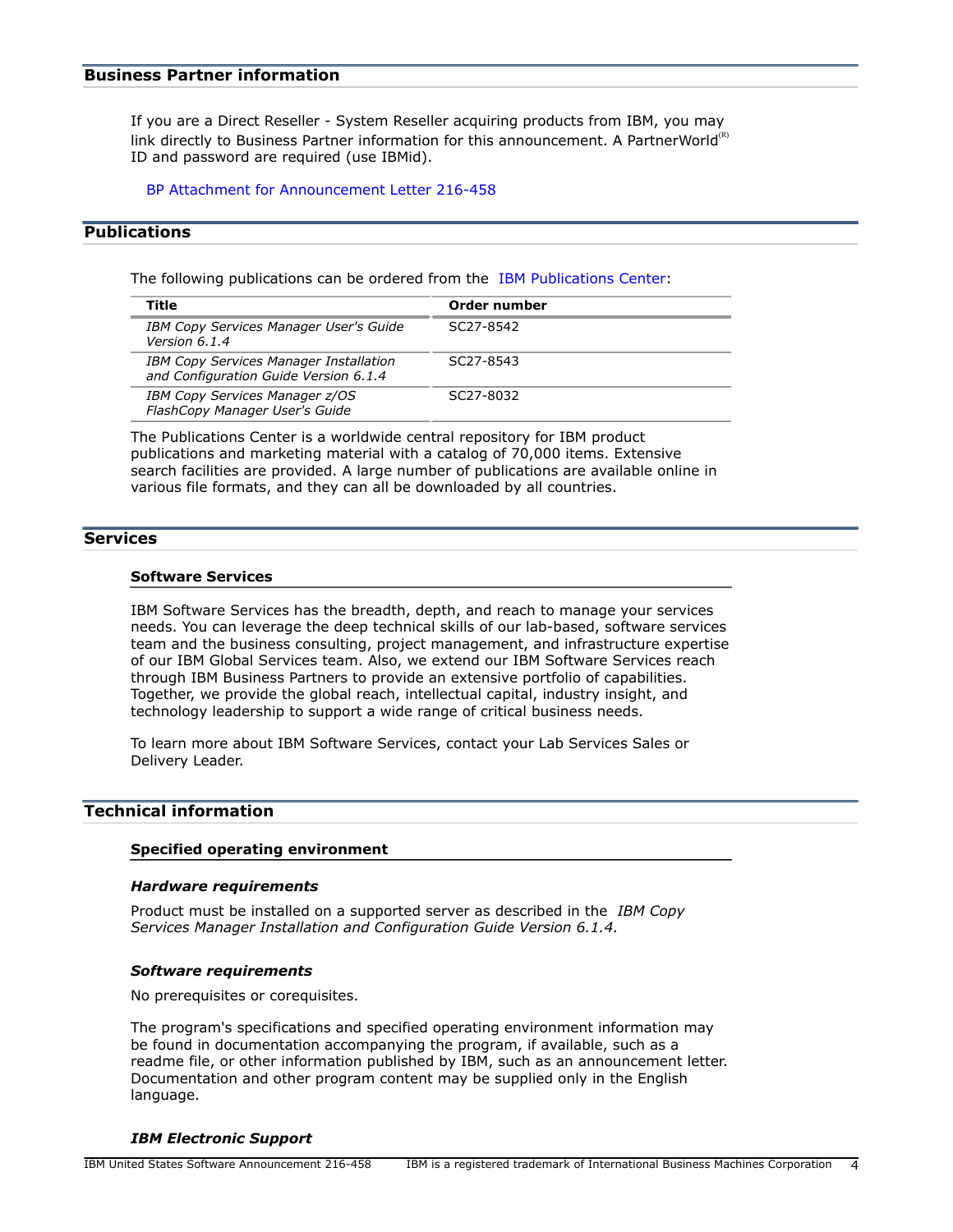The IBM Support Portal is your gateway to technical support. This includes IBM Electronic Support tools and resources, for software and hardware, to help save time and simplify support. The Electronic Support tools can help you find answers to questions, download fixes, troubleshoot, automate data collection, submit and track problems through the Service Request online tool, and build skills. All these tools are made available through your IBM support agreement. Read about the Electronic Support portfolio of tools on the [IBM Electronic Support](http://www.ibm.com/support/entry/portal/support) website.

You can also access the [IBM Support Portal](https://www.ibm.com/support/entry/portal/support) page and the online [Service requests](http://www.ibm.com/support/servicerequest) [and PMRs](http://www.ibm.com/support/servicerequest) tool for more support.

## **Planning information**

## *Packaging*

## **IBM Copy Services Manager for z Systems**

This offering is delivered through the internet through Shopz.

## **IBM Copy Services Manager for open systems**

This offering is delivered as electronic download from Passport Advantage $\mathbb{R}^{\infty}$ . There is no physical media.

This program, when downloaded from a website, contains the applicable IBM license agreement and License Information, if appropriate, and will be presented for acceptance at the time of installation of the program. For future reference, the license and License Information will be stored in a directory named so as to include the word *license*.

#### **Security, auditability, and control**

IBM Copy Services Manager V6.1.4 uses the security and auditability features of the host hardware.

The customer is responsible for evaluation, selection, and implementation of security features, administrative procedures, and appropriate controls in application systems and communication facilities.

# <span id="page-4-0"></span>**Ordering information**

Product Group: IBM Systems

Product: IBM Copy Services Manager version 6.1.4 (5725-Z54)

Product Category: IBM Copy Services Manager

#### **Ordering information for Passport Advantage**

Passport Advantage (PPA) allows greater flexibility to help customers manage their software licenses and Subscription and Support renewals. Customers can now have a common anniversary date for Subscription and Support renewals for all IBM software, under a PPA agreement, including IBM Storage software. The anniversary date, established at the order ship date for the initial product acquisition, will remain unchanged while their Passport Advantage or Passport Advantage Express<sup>(R)</sup> agreement remains in effect.

The quantity to be specified for the Passport Advantage part numbers in the following table is per **Resource Value Unit** .

## **Resource Value Unit (RVU)**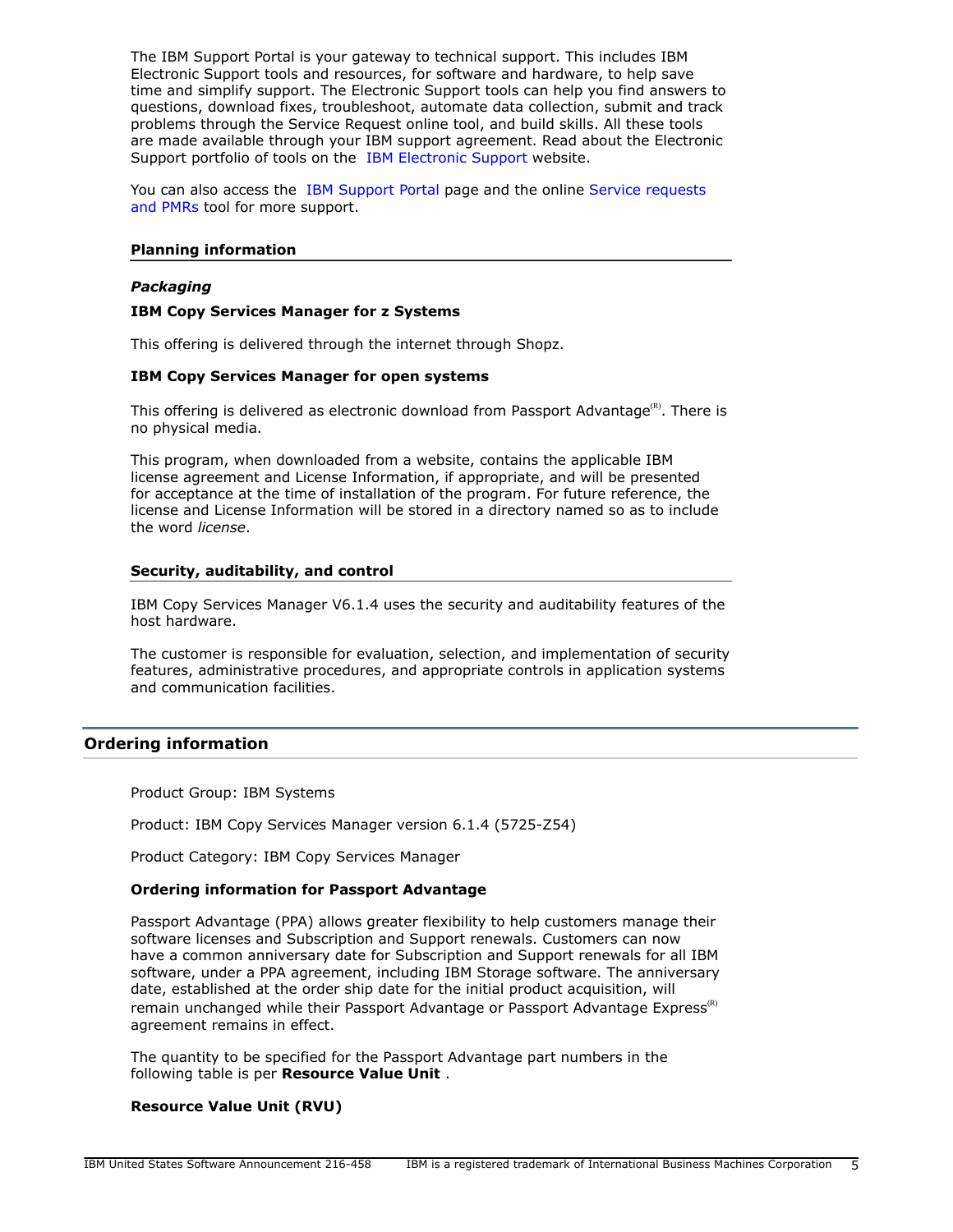RVU is a unit of measure by which the program can be licensed. RVU Proofs of Entitlement are based on the number of units of a specific resource used or managed by the program. Licensee must obtain sufficient entitlements for the number of RVUs required for licensee's environment for the specific resources as specified in the program specific table. RVU entitlements are specific to the program and the type of resource and may not be exchanged, interchanged, or aggregated with RVU entitlements of another program or resource.

The Resource for the purpose of RVU calculation for Copy Services Manager is Terabyte. A Terabyte is 10 to the 12th power bytes. Licensee must obtain sufficient entitlements to cover the total number of Terabytes of source data managed by the Program.

Resource Value Unit Conversion table:

From 1 to 12 Resources, 1.00 RVU per Resource From 13 to 32 Resources, 12 RVUs plus 0.84 RVUs per Resource above 12 From 33 to 64 Resources, 28.8 RVUs plus 0.61 RVUs per Resource above 32 From 65 to 100 Resources, 48.32 RVUs plus 0.46 RVUs per Resource above 64 From 101 to 250 Resources, 64.88 RVUs plus 0.38 RVUs per Resource above 100 For more than 250 Resources, 121.88 RVUs plus 0.30 RVUs per Resource above 250

To order for Passport Advantage, specify the desired part number and quantity.

| <b>Description</b>                                                                                           | <b>Part number</b> |
|--------------------------------------------------------------------------------------------------------------|--------------------|
| <b>IBM Copy Services Manager Resource</b><br>Value Units Lic + SW S&S 12 Mo                                  | D1M9SLL            |
| IBM Copy Services Manager Resource<br>Value Units Annual SW S&S Rnwl                                         | E0MK5LL            |
| IBM Copy Services Manager Resource<br>Value Units SW S&S Reinstate 12 Mo                                     | D1M9TLL            |
| IBM Copy Services Manager Resource<br>Value Units MONTHLY LICENSE                                            | D1M9MLL            |
| IBM Copy Services Manager Resource<br>Value Units for Linux <sup>TM</sup> on z Systems Lic +<br>SW S&S 12 Mo | D1M9ULL            |
| IBM Copy Services Manager Resource<br>Value Units for Linux on z Systems Annual<br>SW S&S Rnwl               | E0MK6LL            |
| IBM Copy Services Manager Resource<br>Value Units for Linux on z Systems SW<br>S&S Reinstate 12 Mo           | D1M9VLL            |
| IBM Copy Services Manager Resource<br>Value Units for Linux on z Systems<br>MONTHLY LICENSE                  | D1M9NLL            |

**Program name:** IBM Copy Services Manager version 6.1.4 (5725-Z54)

The products in the above tables are also available via web download from Passport Advantage.

The following program in this announcement has Value Unit-Based pricing:

| Program number | Program name                                                     | <b>Value Unit exhibit</b> |
|----------------|------------------------------------------------------------------|---------------------------|
| 5698-E01       | <b>IBM Copy Services</b><br>Manager for System $z^{(R)}$<br>V6.1 | VUE027                    |

For each z Systems IPLA program with Value Unit pricing, the quantity of that program needed to satisfy applicable IBM terms and conditions is referred to as the **required license capacity** . Your required license capacity is based upon the following factors: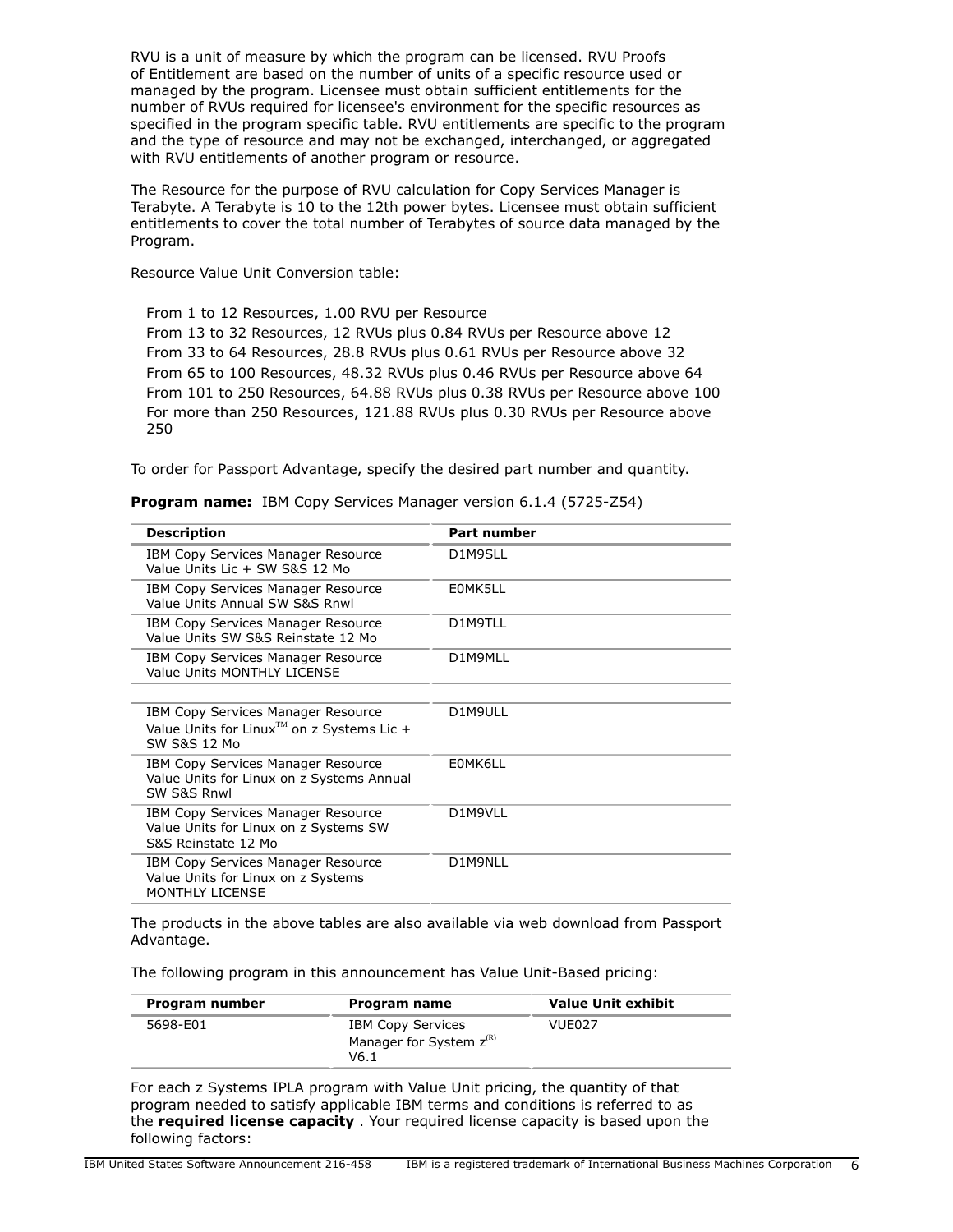- The z Systems IPLA program you select
- The applicable Value Unit Exhibit
- The applicable terms
- Whether your current mainframes are full capacity or sub-capacity

| <b>Cumulative usage level</b> | <b>Value Units per TB</b> |
|-------------------------------|---------------------------|
| 1 - 12 TB                     | 1 VU/TB                   |
| $13 - 32$ TB                  | 0.8455 VUs/TB             |
| 33 - 64 TB                    | 0.6137 VUs/TB             |
| $65 - 100$ TB                 | 0.4639 VUs/TB             |
| $101 - 250$ TB                | 0.3870 VUs/TB             |
| $251 + TR$                    | 0.3097 VUs/TB             |

# **Value Unit exhibit VUE027**

# **Ordering z/OS through the internet**

Shopz provides an easy way to plan and order your z/OS ServerPac or CBPDO. It will analyze your current installation, determine the correct product migration, and present your new configuration based on z/OS. Additional products can also be added to your order (including determination of whether all product requisites are satisfied). For more details and availability, go to the [Shopz](http://www.ibm.com/software/ShopzSeries) website.

# **Trade-up ordering information**

Current licensees of the IPLA replaced program, IBM Tivoli<sup>(R)</sup> Storage Productivity Center for Replication for System z (5698-Z11) with active Subscription and Support (5698-S1A) are eligible to trade-up to the IPLA replacement program, IBM Copy Services Manager for z Systems V6.1 (5698-E01). All IPLA replaced program entitlements being traded in must be terminated. In some cases, the IPLA replaced program entitlements may not be the same as the IPLA replacement program entitlement. For example, if the customer has 100 Value Units entitlement of IPLA replaced program A and is trading up to 90 Value Units of entitlement to the IPLA replacement program, the customer must terminate all 100 Value Units entitlement of IPLA replaced Program A. Current licensees interested in trading up should contact their IBM Sales representative.

IBM Tivoli Productivity Center for Replication Basic Edition, 5698-Z12, is not eligible for trade up. However, clients are encouraged to move to CSM for z Basic Edition at the expiration date of their current subscription and support for TPC-R Basic Edition.

## **Charge metric**

| Program name                                                       | <b>PID number</b> | <b>Charge metric</b>           |
|--------------------------------------------------------------------|-------------------|--------------------------------|
| <b>IBM Copy Services</b><br>Manager for open systems               | 5725-Z54          | PA per Resource Value<br>Units |
| <b>IBM Copy Services</b><br>Manager for z Systems                  | 5698-E01          | ESW per TB Value Units         |
| <b>IBM Copy Services</b><br>Manager Basic Edition for<br>z Systems | 5698-E02          | Per machine                    |

## **Value units**

A Value Unit (VU) is the metric by which this software's license entitlements are obtained. Value Unit entitlements are based on the quantity of a specific designated measurement, for example MSUs, Users Engines, Tape Drives, etc., for the given software. The appropriate number of entitlements must be obtained for the appropriate number of VUs required for your environment as defined by the specific software terms. The VU entitlements are specific to the software and may not be exchanged, interchanged, or aggregated with VU entitlements of another software program.

## **Machine**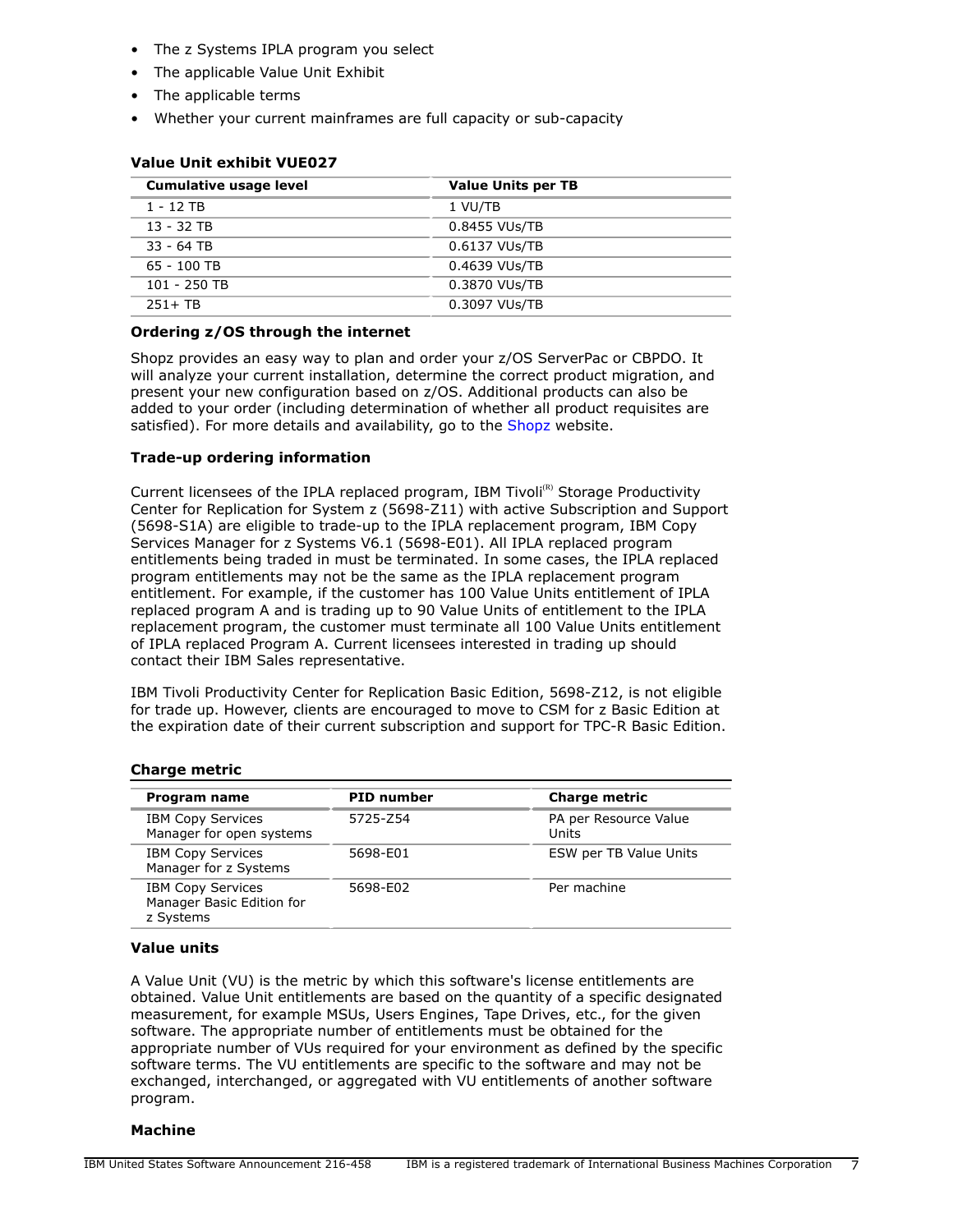A machine is a server and a unit of measure by which the program can be licensed.

A server is a physical computer that is comprised of processing units memory, and input/output capabilities and that executes requested procedures, commands, or applications for one or more users or client devices. Where racks, blade enclosures, or other similar equipment is being employed, each separable physical device (such as a blade or a rack-mounted device) that has the required components is considered itself a separate server. For the purpose of server-based licensing licensee must obtain entitlements for each server which is made available to the program, regardless of the number of processor cores or partitions in the server or the number of copies of the program on the server

# **Terabyte**

Terabyte is a unit of measure by which the Program can be licensed. A terabyte is 10 to the 12th power bytes. Licensee must obtain an entitlement for each terabyte of storage available to the Program.

# **Resource Value Unit (RVU)**

RVU is a unit of measure by which the program can be licensed. RVU Proofs of Entitlement are based on the number of units of a specific resource used or managed by the program. Licensee must obtain sufficient entitlements for the number of RVUs required for licensee's environment for the specific resources as specified in the program specific table. RVU entitlements are specific to the program and the type of resource and may not be exchanged, interchanged, or aggregated with RVU entitlements of another program or resource.

# **VUE027A**

From 1 to 12 (Resources/Users), 1.00 (RVU/UVU) per (Resource/User).

From 13 to 32 (Resources/Users), 12 (RVUs/UVUs) plus 0.84 (RVUs/UVUs) per (Resource/User) above 12.

From 33 to 64 (Resources/Users), 28.8 (RVUs/UVUs) plus 0.61 (RVUs/UVUs) per (Resource/User) above 32.

From 65 to 100 (Resources/Users), 48.32 (RVUs/UVUs) plus 0.46 (RVUs/UVUs) per (Resource/User) above 64.

From 101 to 250 (Resources/Users), 64.88 (RVUs/UVUs) plus 0.38 (RVUs/UVUs) per (Resource/User) above 100.

For more than 250 (Resources/Users), 121.88 (RVUs/UVUs) plus 0.30 (RVUs/UVUs) per (Resource/User) above 250.

## **Basic license**

To order, specify the program product number and the appropriate license or charge option. Also, specify the desired distribution medium. To suppress shipment of media, select the license-only option in CFSW.

Program name: IBM Copy Services Manager for z Systems V6.1

Program PID: 5698-E01 6.1.4

| <b>Entitlement identifier</b> | <b>Description</b>                                                                      | <b>License option/Pricing</b><br>metric |
|-------------------------------|-----------------------------------------------------------------------------------------|-----------------------------------------|
| S017SN1                       | <b>IBM Copy Services</b><br>Manager for z Systems<br>V <sub>6</sub> .1                  | Basic OTC, Value Units                  |
|                               | Trade-up from 5698-<br>Z11 IBM Tivoli <sup>(R)</sup> Storage<br>Productivity Center for |                                         |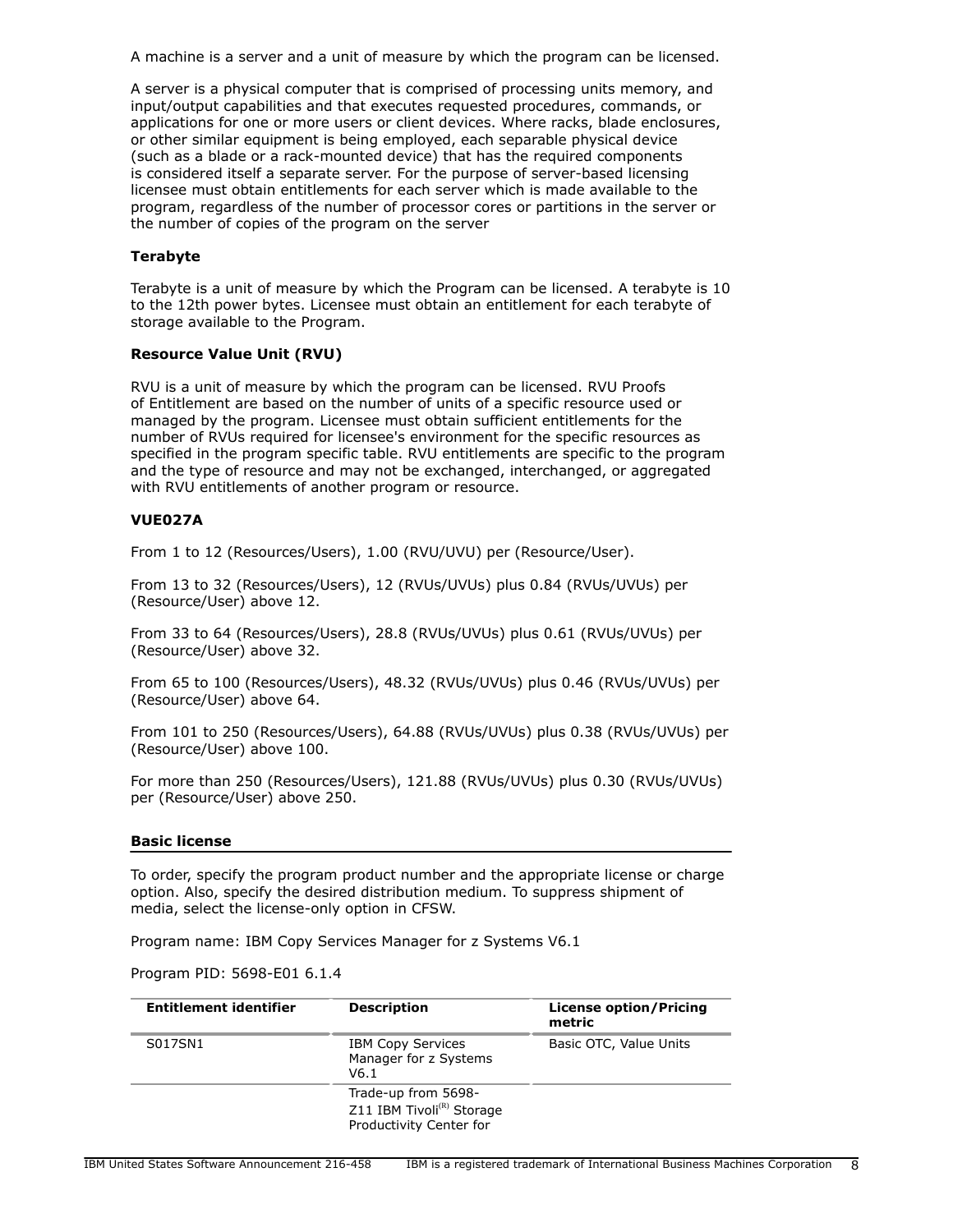| <b>Entitlement identifier</b>                                                  | <b>Description</b>                                       | <b>License option/Pricing</b><br>metric |
|--------------------------------------------------------------------------------|----------------------------------------------------------|-----------------------------------------|
|                                                                                | Replication for System $z^{(R)}$<br>V5                   |                                         |
| <b>Orderable supply ID</b>                                                     | Language                                                 | <b>Distribution medium</b>              |
| S017SN0                                                                        | MUL (multi-lingual)                                      | 3590 Tape                               |
| <b>Subscription and Support PID: 5698-E03</b><br><b>Entitlement identifier</b> | <b>Description</b>                                       | <b>License option/Pricing</b><br>metric |
| S017WXT                                                                        | <b>IBM Copy Services</b><br>Manager for z Systems<br>S&S | Basic ASC, per Value Unit<br>SW S&S     |
|                                                                                |                                                          | No charge, decline SW<br>S&S            |
| <b>Orderable supply ID</b>                                                     | Language                                                 | <b>Distribution medium</b>              |

Program name: IBM Copy Services Manager Basic Edition for z Systems V6.1

S017WXS MUL (multi-lingual) Paper

## Program PID: 5698-E02 6.1.4

| <b>Entitlement identifier</b> | <b>Description</b>                                                      | <b>License option/Pricing</b><br>metric |
|-------------------------------|-------------------------------------------------------------------------|-----------------------------------------|
| S017WXV                       | <b>IBM Copy Services</b><br>Manager Basic Edition for<br>z Systems V6.1 | Basic OTC, Per Machine                  |
| Orderable supply ID           | Language                                                                | <b>Distribution medium</b>              |
| S017SN3                       | MUL (multi-lingual)                                                     | 3590 Tape                               |

## **Subscription and Support PID: 5698-E04**

| <b>Entitlement identifier</b> | <b>Description</b>                                                     | <b>License option/Pricing</b><br>metric |
|-------------------------------|------------------------------------------------------------------------|-----------------------------------------|
| S017WXZ                       | <b>IBM Copy Services</b><br>Manager Basic Edition for<br>z Systems S&S | Basic ASC, per Machine<br>SW S&S        |
|                               |                                                                        | No charge, decline SW<br>S&S            |
| Orderable supply ID           | Language                                                               | <b>Distribution medium</b>              |
| S017WXX                       | MUL (multi-lingual)                                                    | Paper                                   |

## **Subscription and support (S&S)**

To receive voice technical support via telephone and future releases and versions at no additional charge, Subscription and Support must be ordered. The license includes one year of S&S. S&S renewal in one year increments is automatic unless specifically canceled. The capacity of S&S (Value Units) must be the same as the capacity ordered for the product licenses. To order, specify the Subscription and Support program number (PID) referenced above and the appropriate license or charge option. This offering:

- Includes and extends the support services provided in the base support to include technical support via telephone.
- Entitles you to future releases and versions, at no additional charge. Note that you are not entitled to new products.

When Subscription and Support is ordered, the charges will automatically renew annually unless canceled by you.

The combined effect of the IPLA license and the Agreement for Acquisition of Software Maintenance gives you rights and support services comparable to those under the traditional ICA  $S/390^{(R)}$  and System z license or its equivalent. To ensure that you continue to enjoy the level of support you are used to in the ICA business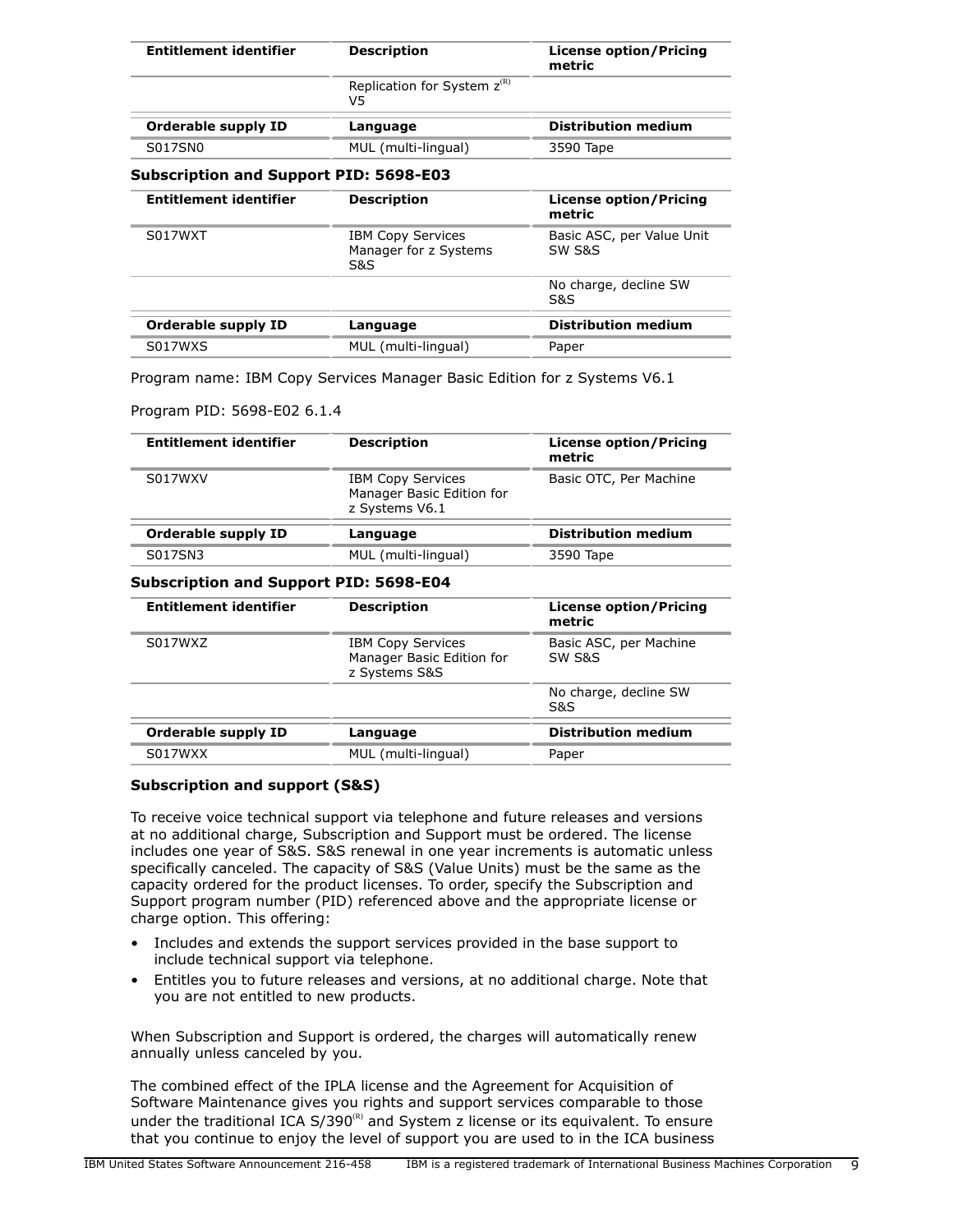model, you must order BOTH the license for the program AND the support for the selected programs at the same Value Unit quantities.

## **Customized Offerings**

Product deliverables are shipped only through CBPDO and ServerPac. These customized offerings are offered for Internet delivery in countries where Shopz product ordering is available. Internet delivery reduces software delivery time and allows you to install software without the need to handle tapes. For more details on Internet delivery, go to the Help section on the [Shopz](http://www.software.ibm.com/ShopzSeries) website.

You choose the delivery method when you order the software. IBM recommends Internet delivery. In addition to Internet and DVD, the supported tape delivery options include:

- 3590
- 3592

Most products can be ordered in ServerPac the month following their availability in CBPDO. z/OS can be ordered through CBPDO and ServerPac at general availability. Many products will also be orderable in a Product ServerPac without also having to order the z/OS operating system or subsystem.

Shopz and CFSW will determine the eligibility based on product requisite checking. For more details on the product ServerPac, go to the Help section on the [Shopz](http://www.software.ibm.com/ShopzSeries) website.

For additional information about the Product ServerPac option, refer to Software Announcement [212-272](http://www.ibm.com/common/ssi/cgi-bin/ssialias?infotype=an&subtype=ca&appname=gpateam&supplier=897&letternum=ENUS212-272), dated July 31, 2012.

Production of software product orders will begin on the planned general availability date.

- CBPDO shipments will begin one week after general availability.
- ServerPac shipments will begin four weeks after general availability.

# <span id="page-9-0"></span>**Terms and conditions**

The terms and conditions for IBM Copy Services Manager, as previously announced in Software Announcements [215-529,](http://www.ibm.com/common/ssi/cgi-bin/ssialias?infotype=an&subtype=ca&appname=gpateam&supplier=897&letternum=ENUS215-529) dated December 8, 2015, and [216-176](http://www.ibm.com/common/ssi/cgi-bin/ssialias?infotype=an&subtype=ca&appname=gpateam&supplier=897&letternum=ENUS216-176), dated March 22, 2016, are unchanged.

# **Statement of good security practices**

IT system security involves protecting systems and information through prevention, detection, and response to improper access from within and outside your enterprise. Improper access can result in information being altered, destroyed, or misappropriated or can result in misuse of your systems to attack others. Without a comprehensive approach to security, no IT system or product should be considered completely secure and no single product or security measure can be completely effective in preventing improper access. IBM systems and products are designed to be part of a lawful, comprehensive security approach, which will necessarily involve additional operational procedures, and may require other systems, products, or services to be most effective.

**Important:** IBM does not warrant that any systems, products, or services are immune from, or will make your enterprise immune from, the malicious or illegal conduct of any party.

# <span id="page-9-1"></span>**Prices**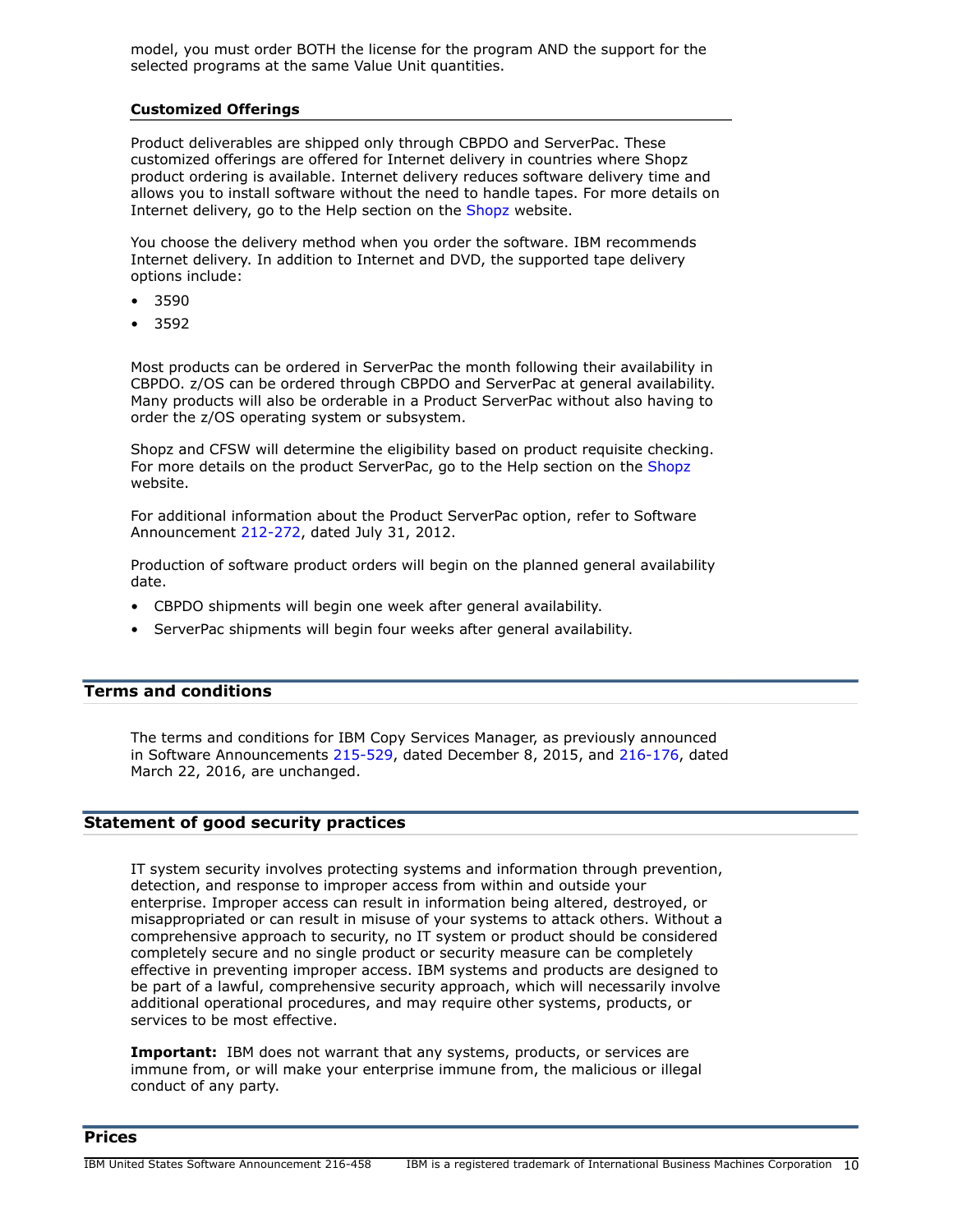The prices are unchanged by this announcement.

## <span id="page-10-0"></span>**Order now**

To order, contact your Americas Call Centers, local IBM representative, or your IBM Business Partner. To identify your local IBM representative or IBM Business Partner call 800-IBM-4YOU (426-4968). For more information, contact the Americas Call Centers.

Phone: 800-IBM-CALL (426-2255)

Fax: 800-2IBM-FAX (242-6329)

For IBM representative: callserv@ca.ibm.com

For IBM Business Partner: pwcs@us.ibm.com

**Mail:**

IBM Teleweb Customer Support  $ibm.com^{(R)}$  Sales Execution Center, Americas North 3500 Steeles Ave. East, Tower 3/4 Markham, Ontario Canada L3R 2Z1

# Reference:

The Americas Call Centers, our national direct marketing organization, can add your name to the mailing list for catalogs of IBM products.

**Note:** Shipments will begin after the planned availability date.

## *Trademarks*

FlashSystem, z Systems, ECKD and Geographically Dispersed Parallel Sysplex are trademarks of IBM Corporation in the United States, other countries, or both. IBM, DS8000, Storwize, XIV, z/OS, FlashCopy, Passport Advantage, Express, PartnerWorld, FICON, HyperSwap, GDPS, System z, Tivoli, S/390 and ibm.com are registered trademarks of IBM Corporation in the United States, other countries, or both.

Linux is a registered trademark of Linus Torvalds in the United States, other countries, or both.

Other company, product, and service names may be trademarks or service marks of others.

## *Terms of use*

IBM products and services which are announced and available in your country can be ordered under the applicable standard agreements, terms, conditions, and prices in effect at the time. IBM reserves the right to modify or withdraw this announcement at any time without notice. This announcement is provided for your information only.Additional terms of use are located at:

#### [Terms of use](http://www.ibm.com/legal/us/en/)

For the most current information regarding IBM products, consult your IBM representative or reseller, or visit the IBM worldwide contacts page

## [IBM United States](http://www.ibm.com/planetwide/us/)

## <span id="page-10-1"></span>**Corrections**

## **(Corrected on July 10, 2017)**